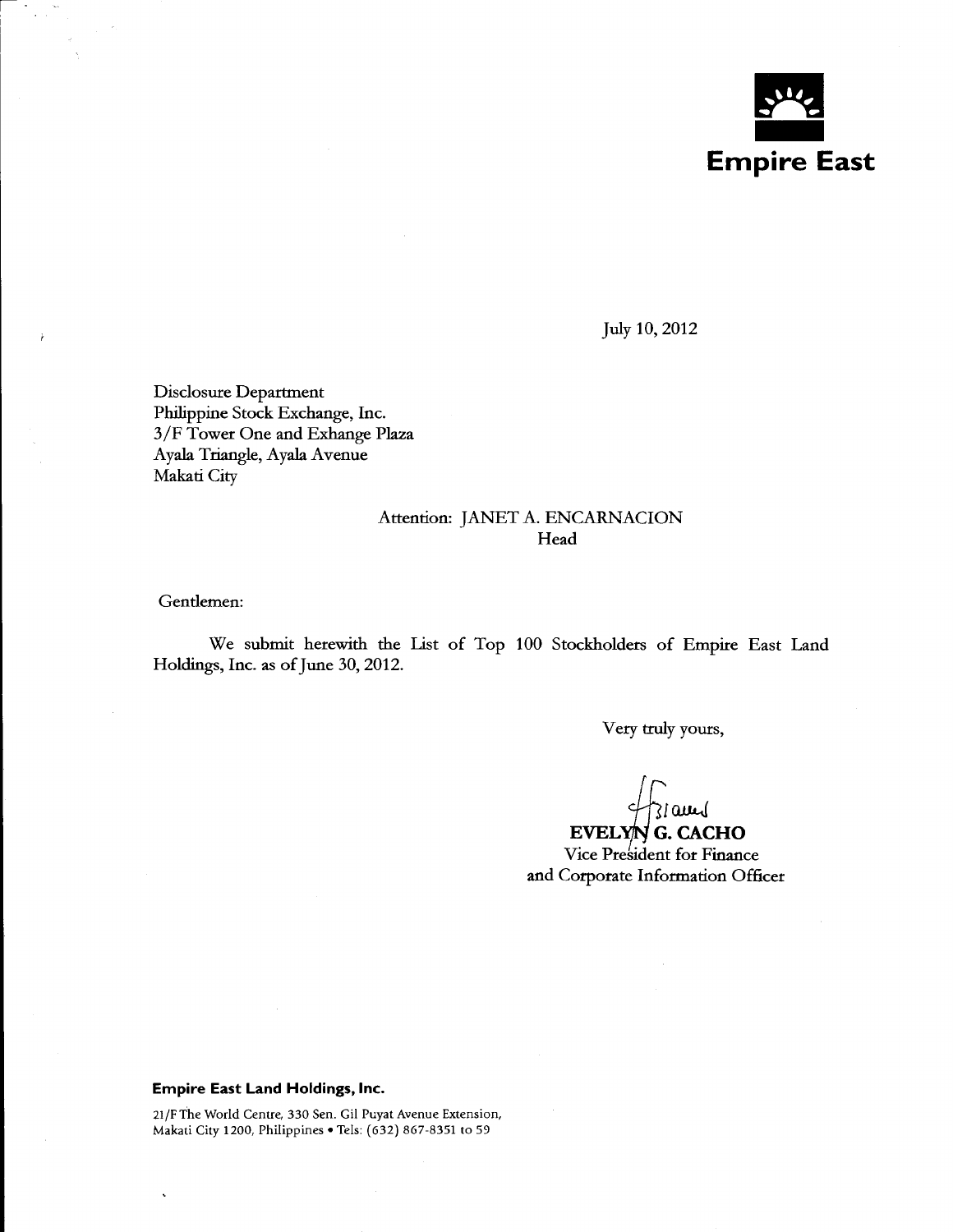#### LIST OF TOP 100 STOCKHOLDERS As Of June 30, 2012

OUTSTANDING & OUTSTANDINGTOTAL

|                                             | <b>ISSUED SHARES</b> | ISSUED SHARI HOLDINGS |                                  | TO       |                 |                                                                                      |
|---------------------------------------------|----------------------|-----------------------|----------------------------------|----------|-----------------|--------------------------------------------------------------------------------------|
| STOCKHOLDER'S NAME                          | (FULLY PAID)         |                       | (PARTIALLY P/ (SUBSCRIBED) TOTAL |          | NATIONALITY     | <b>ADDRESS</b>                                                                       |
|                                             |                      |                       |                                  |          |                 |                                                                                      |
| <b>MEGAWORLD CORPORATION</b>                | 5022770249           | $\mathbf 0$           | 5022770249                       | 47.28429 | <b>FILIPINO</b> | 28/F THE WORLD CENTRE 330 SEN. GIL PUYAT AVE., MAKATI CITY                           |
| PCD NOMINEE CORPORATION (FILIPINO)          | 3760969165           | 0                     | 3760969165                       | 35.40571 | <b>FILIPINO</b> | 37/F TOWER I, THE ENTERPRISE CENTER, 6766 AYALA AVE. COR. PASEO DE ROXAS.            |
| FIRST CENTRO INC.                           | 1088494500           | $\mathbf 0$           | 1088494500                       | 10.24707 | <b>FILIPINO</b> | 28/F THE WORLD CENTER 330 SEN GIL PUYAT AVE MAKATI CITY                              |
| PCD NOMINEE CORPORATION (NON-FILIPINO)      | 164530959            | 0                     | 164530959                        | 1.548892 |                 | NON-FILIPIN37/F TOWER I, THE ENTERPRISE CENTER, 6766 AYALA AVE. COR. PASEO DE ROXAS, |
| THE ANDRESONS GROUP INC.                    | 138133820            | 0                     | 138133820                        | 1.30039  | <b>FILIPINO</b> | 28/F THE WORLD CENTER 330 SEN GIL PUYAT AVE MAKATI CITY                              |
| EMPIRE EAST LAND HOLDINGS, INC.             | 127256071            | 0                     | 127256071                        | 1.197987 | <b>FILIPINO</b> | 21/F, THE WORLD CENTRE BUILDING 330 SEN. GIL PUYAT AVE., MAKATI CITY                 |
| ANDREW LIM TAN                              | 24277776             | 0                     | 24277776                         | 0.228551 | <b>FILIPINO</b> | 28/F THE WORLD CENTER 330 SEN GIL PUYAT AVE MAKATI CITY                              |
| SIMON LEE SUI HEE                           | 16685206             | 0                     | 16685206                         | 0.157074 |                 | AUSTRALIAI 78 THE AVENUE; NEDLANDS 6009 WESTERN, AUSTRALIA                           |
| RAMON UY ONG                                | 14950000             | 0                     | 14950000                         | 0.140739 | <b>FILIPINO</b> | #9 NAVARRO STREET CORINTHIAN GARDENS QUEZON CITY                                     |
| LUCIO W. YAN                                | 10350000             | 0                     | 10350000                         | 0.097435 | <b>FILIPINO</b> | 537 LAFAYETTE STREET GREENHILLS EAST, MANDALUYONG                                    |
| SAMUEL CHUA NG &/OR JOCELYN NGO NG ITF STEV | 7015000              | 0                     | 7015000                          | 0.066039 | <b>FILIPINO</b> | 809 ONGPIN ST., STA. CRUZ MANILA 1003                                                |
| UNION PROPERTIES INC.                       | 6157808              | 0                     | 6157808                          | 0.05797  | <b>FILIPINO</b> | 6/F SSS MAKATI BUILDING AYALA AVE. COR. HERRERA STS. MAKATI CITY                     |
| ALBERTO MENDOZA AND/OR JEANIE C. MENDOZA    | 4444106              | 0                     | 4444106                          | 0.041837 | <b>FILIPINO</b> | #1145 AGUILAR ST., TONDO, MANILA                                                     |
| EVANGELINE R. ABDULLAH                      | 4324000              | $\mathbf 0$           | 4324000                          | 0.040706 | <b>FILIPINO</b> | 3 HARVARD ROAD, FORBES PARK MAKATI CITY                                              |
| <b>VALENTIN T. KHOE</b>                     | 4207434              | 0                     | 4207434                          | 0.039609 | <b>FILIPINO</b> | 27 11TH ST., NEW MANILA, Q.C.                                                        |
| <b>GEORGE T. YANG</b>                       | 3675400              | $\mathbf 0$           | 3675400                          | 0.0346   | <b>FILIPINO</b> | 17/F CITIBANK BLDG. PASEO DE ROXAS MAKATI METRO MANILA                               |
| ZHENG CHANG HUA                             | 3220000              | 0                     | 3220000                          | 0.030313 | <b>CHINESE</b>  | RM. 608 BINONDO PLAZA #850 ALVARADO ST., BINONDO MANILA                              |
| <b>TIONG C. ROSARIO</b>                     | 3138791              | 0                     | 3138791                          | 0.029549 | <b>FILIPINO</b> | TR MERCANTILE, UNIT 1704 EAST TOWER, PSE CENTER ORTIGAS, PASIG CITY                  |
| MAXIMINO S. UY &/OR LIM HUE HUA             | 3105000              | 0                     | 3105000                          | 0.02923  | <b>FILIPINO</b> | 6TH FLR. CEDAR EXECUTIVE BLDG. TIMOG AVE. Q.C. 1100                                  |
| TRANS-ASIA SECURITIES, INC.                 | 3000000              | 0                     | 3000000                          | 0.028242 | <b>FILIPINO</b> | RM. 601-S STATE CENTER 333 JUAN LUNA ST. BINONDO, MANILA                             |
| LUISA CO LI                                 | 2902908              | 0                     | 2902908                          | 0.027328 | <b>FILIPINO</b> | 627 MADRID ST., BINONDO MANILA                                                       |
| EDWARD N. CHEOK                             | 2875000              | 0                     | 2875000                          | 0.027065 | <b>FILIPINO</b> | RM. 1005 FAR EAST BANK BLDG., 560 QUINTIN PAREDES ST., BINONDO MANILA                |
| ABOITIZ EQUITY VENTURES INC.                | 2813843              | 0                     | 2813843                          | 0.026489 | <b>FILIPINO</b> | 110 LEGASPI ST., LEGASPI VILL. MAKATI CITY                                           |
| CAROLINA ONG YU                             | 2415000              | 0                     | 2415000                          | 0.022735 | <b>FILIPINO</b> | 931 SCHUYLER ST., MANDALUYONG CITY                                                   |
| <b>MAXIMINO S. UY</b>                       | 2357500              | 0                     | 2357500                          | 0.022193 | <b>FILIPINO</b> | 6TH FLR. CEDAR EXECUTIVE BLDG. TIMOG AVE. Q.C. 1100                                  |
| <b>ABOITIZ &amp; COMPANY</b>                | 2314421              | 0                     | 2314421                          | 0.021788 | <b>FILIPINO</b> | 2/F ABOITIZ BUILDING 110 LEGASPI ST., MAKATI CITY                                    |
| <b>WILLIAM HOW</b>                          | 2300000              | 0                     | 2300000                          | 0.021652 | <b>FILIPINO</b> | HARVESTER CORPORATE CENTER, 158 P. TUAZON BLVD. COR. 7TH AVE.,                       |
| SAN-TEH A.K.A. DANIE LAI                    | 2129800              | 0                     | 2129800                          | 0.02005  |                 | TAIWANESE 3A GOLDLAND TWR, 10 EISENHOWEER ST., GREENHILLS SAN JUAN                   |
| CHAK CHING CHAN                             | 1759500              | 0                     | 1759500                          | 0.016564 | <b>FILIPINO</b> | 1539 DOROTEO JOSE STREET STA. CRUZ, MANILA                                           |
| ANTONIO ABRERA                              | 1725000              | 0                     | 1725000                          | 0.016239 | <b>FILIPINO</b> | INFOMAN, GROUND FLR. MJL BLDG. 1175 PASONG TAMO MAKATI CITY                          |
| CHIN HSIANG WANG                            | 1725000              | $\Omega$              | 1725000                          | 0.016239 |                 | TAIWANESE 422 QUIRINO HIGHWAY QUEZON CITY                                            |
| PABLO N. PUA                                | 1725000              | 0                     | 1725000                          | 0.016239 | <b>FILIPINO</b> | RM. 803 CHINATOWN STEEL TOWER ASUNCION ST., BINONDO MANILA                           |

PERCENTAGE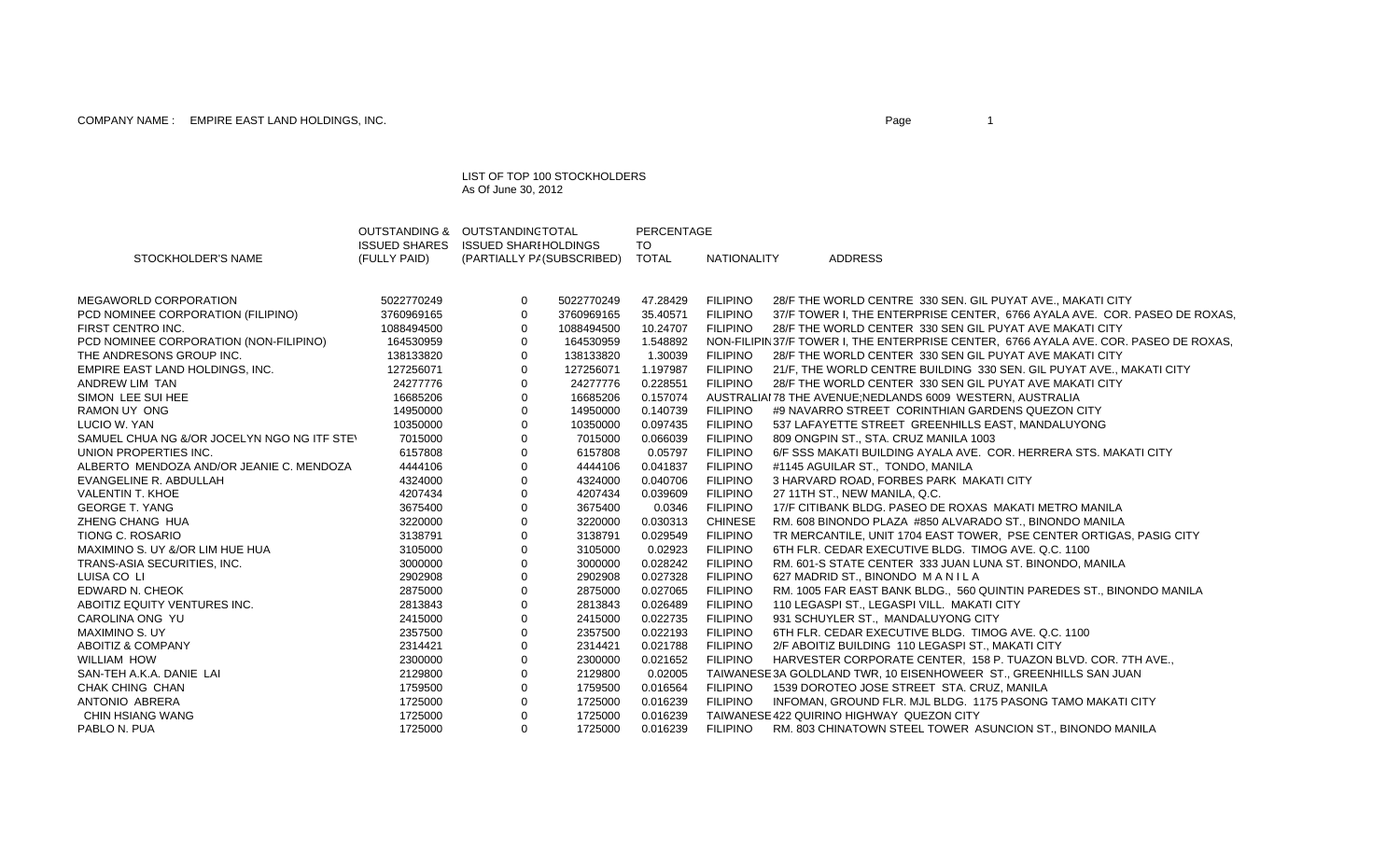| FIRST ABACUS FINANCIAL HOLDINGS CORPORATIO   | 1650000 | 0           | 1650000 | 0.015533 | <b>FILIPINO</b> | UNIT E-3001, PSE CENTRE EXCHANGE ROAD, ORTIGAS COMPLEX                     |
|----------------------------------------------|---------|-------------|---------|----------|-----------------|----------------------------------------------------------------------------|
| <b>FRANCISCO L. BENEDICTO</b>                | 1610000 | $\mathbf 0$ | 1610000 | 0.015157 | <b>FILIPINO</b> | B. BENEDICTO & SONS COMPANY 99-101 PLARIDEL STREET CEBU CITY 6000          |
| LAWRENCE MENDOZA AND/OR ALBERTO MENDOZ/      | 1583320 | $\mathbf 0$ | 1583320 | 0.014905 | <b>FILIPINO</b> | 1145 AGUILAR ST. MANILA                                                    |
| LEONCIO TAN TIU                              | 1495000 | $\mathbf 0$ | 1495000 | 0.014074 | <b>FILIPINO</b> | 522 NUEVA STREET BINONDO, MANILA                                           |
| <b>ERRAMON I. ABOITIZ</b>                    | 1418354 | 0           | 1418354 | 0.013352 | <b>FILIPINO</b> | 110 LEGASPI ST., LEGASPI VILL. MAKATI CITY                                 |
| UNITED LIFE ASSURANCE CORP.                  | 1405300 | $\mathbf 0$ | 1405300 | 0.013229 | <b>FILIPINO</b> | 6/F FEDERAL TOWER BLDG. DASMARINAS ST. COR.                                |
| MANUEL LOPEZ AND/OR MA. TERESA LOPEZ         | 1380638 | $\mathbf 0$ | 1380638 | 0.012997 | <b>FILIPINO</b> | 841 HARVARD ST., WACK-WACK VILLAGE, MANDALUYONG CITY                       |
| LUIS ANG AND/OR LISA ANG                     | 1312150 | $\mathbf 0$ | 1312150 | 0.012353 | <b>FILIPINO</b> | 1333 CABALLERO ST. DASMARINAS VILLAGE, MAKATI CITY                         |
| EDAN CORPORATION                             | 1277972 | $\mathbf 0$ | 1277972 | 0.012031 | <b>FILIPINO</b> | 562 HOLY CROSS STREET BO. GREENHILLS, MANDALUYONG                          |
| ABOITIZ & COMPANY, INC.                      | 1189100 | $\mathbf 0$ | 1189100 | 0.011194 | <b>FILIPINO</b> | P.O. BOX 65 CEBU CITY 6000                                                 |
| ABOITIZ EQUITY & VENTURES                    | 1189100 | $\mathbf 0$ | 1189100 | 0.011194 | <b>FILIPINO</b> | P.O. BOX 65 CEBU CITY 6000                                                 |
| CONSTANTINO CHUA AND/OR WILLINGTON AND/OF    | 1150000 | $\mathbf 0$ | 1150000 | 0.010826 | <b>FILIPINO</b> | RM. 307 WELLINGTON BLDG., ORIENTE ST., BINONDO, MANILA                     |
| ROSA ALEXANDRA UY                            | 1150000 | $\mathbf 0$ | 1150000 | 0.010826 | <b>FILIPINO</b> | #6 MOLAVE ST., FORBES PARK MAKATI CITY                                     |
| ROBERT C. TAN                                | 1094662 | $\mathbf 0$ | 1094662 | 0.010305 | <b>FILIPINO</b> | MARIA LUISA PARK, BANILAD CEBU CITY 6000                                   |
| <b>WILLINGTON W. CHUA</b>                    | 1035000 | $\mathbf 0$ | 1035000 | 0.009743 | <b>FILIPINO</b> | RM. 307 WELLINGTON BLDG. ORIENTE ST. BINONDO MANILA                        |
| SALLY T. GO                                  | 1035000 | $\mathbf 0$ | 1035000 | 0.009743 | <b>FILIPINO</b> | #1010 BASILAN, INSULAR VILL.II DAVAO CITY 8000                             |
| SAMUEL NG                                    | 1035000 | $\mathbf 0$ | 1035000 | 0.009743 | <b>FILIPINO</b> | 54 FELIX MANALO STREET SAN JUAN, METRO MANILA                              |
| JULIE WONG PUA                               | 1035000 | $\mathbf 0$ | 1035000 | 0.009743 | <b>FILIPINO</b> | MANLAR RICE MILL MABINI, SANTIAGO CITY 3311                                |
| FLORA B. CHUA                                | 1028972 | 0           | 1028972 | 0.009687 | <b>FILIPINO</b> | #35 DON V. MADRIGAL AVENUE CORINTHIAN GARDENS, QUEZON CITY                 |
| <b>EMILY BENEDICTO</b>                       | 1000000 | $\mathbf 0$ | 1000000 | 0.009414 | <b>FILIPINO</b> | 101 PLARIDEL STREET CEBU CITY 6000                                         |
| WINSTON S. CO                                | 998707  | $\mathbf 0$ | 998707  | 0.009402 | <b>CHINESE</b>  | 23 LOPEZ JUANA STREET AYALA HEIGHTS, QUEZON CITY                           |
| JULIET U. BANGAYAN                           | 920000  | $\mathbf 0$ | 920000  | 0.008661 | <b>FILIPINO</b> | 395 COLUMBIA ST., GREENHILLS EAST, MANDALUYONG CITY                        |
| CARMELINO O. DIONIDO                         | 909121  | $\mathbf 0$ | 909121  | 0.008558 | <b>FILIPINO</b> | 2490 JUAN LUNA ST., TONDO, MANILA                                          |
| FLORA NG SIU KHENG                           | 864800  | $\mathbf 0$ | 864800  | 0.008141 | <b>FILIPINO</b> | 23 CAMBRIDGE CIRCLE, NORTH FORBES PARK MAKATI CITY                         |
| VICTORIANO SY SR.                            | 849122  | $\mathbf 0$ | 849122  | 0.007994 | <b>FILIPINO</b> | C/O GLOBESCO, INC. 192 STO. DOMINGO AVENUE QUEZON CITY                     |
| CENTURY SECURITIES CORPORATION A/C 888       | 842747  | $\Omega$    | 842747  | 0.007934 | <b>FILIPINO</b> | 1105 GALLERIA CORPORATE CENTER PASIG CITY                                  |
| <b>BENILDA S. SANTOS</b>                     | 830000  | 0           | 830000  | 0.007814 | <b>FILIPINO</b> | 21 TIRAD PASS ST., AYALA HEIGHTS QUEZON CITY 1100                          |
| ELIZABETH K. SO                              | 805000  | $\mathbf 0$ | 805000  | 0.007578 | <b>FILIPINO</b> | 541-B SILENCIO ST., QUEZON CITY                                            |
| WILLIAM K. SO                                | 805000  | $\mathbf 0$ | 805000  | 0.007578 | <b>FILIPINO</b> | 541-C SILENCIO ST., QUEZON CITY                                            |
| BAUHINIA MANAGEMENT INC.                     | 787750  | $\Omega$    | 787750  | 0.007416 | <b>FILIPINO</b> | C/O ABOTIZ & CO., INC. 110 LEGASPI ST., MAKATI CITY                        |
| KIM LAO                                      | 779424  | $\mathbf 0$ | 779424  | 0.007337 | <b>FILIPINO</b> | 55 MANGUSTAN ROAD MALABON, METRO MANILA                                    |
| CONSOLIDATED DISTILLERS OF THE FAR EAST INC. | 759964  | 0           | 759964  | 0.007154 | <b>FILIPINO</b> | 28/F WORLD CENTER 330 SEN GIL PUYAT AVE MAKATI CITY                        |
| ANTONIO INIGO SARTE                          | 747500  | $\mathbf 0$ | 747500  | 0.007037 | <b>FILIPINO</b> | 001-D DUNHILL DRIVE KM. 18 SEVERINA PARANAQUE, METRO MLA.                  |
| MARIANO O. CHUA                              | 690000  | $\mathbf 0$ | 690000  | 0.006496 | <b>FILIPINO</b> | SUITE 901 9TH FLOOR, TYTANA TOWER, PLAZA LORENZO RUIZ, BINONDO MLA.        |
| LUCILA COCHICO                               | 690000  | 0           | 690000  | 0.006496 | <b>FILIPINO</b> | MJS ELECTRICAL RM. 307 PANORAMA BUILDING CALOOCAN CITY                     |
| ALBERTO Q. GOCHANGCO                         | 690000  | $\mathbf 0$ | 690000  | 0.006496 | <b>FILIPINO</b> | 17 ADAMS ST., FILINVEST SOUTH BINAN, LAGUNA 4024                           |
| HUNG SEK PUI AND/OR CHAN PUI FAI             | 690000  | 0           | 690000  | 0.006496 |                 | HONGKONGUNIT 21 SAMAR VILLE TOWNHOMES SOUTH TRIANGLE QUEZON CITY           |
| <b>CONRADO VICENTE</b>                       | 690000  | $\Omega$    | 690000  | 0.006496 | <b>FILIPINO</b> | 202 J. BASA STREET SAN JUAN, METRO MANILA                                  |
| ALBERTO GOCHANGCO                            | 667000  | 0           | 667000  | 0.006279 | <b>FILIPINO</b> | C/O CITI APPLIANCE NATIONAL HIGHWAY PARIAN CALAMBA LAGUNA 4027             |
| PETER DATA ITF ESTRELLITA                    | 648600  | $\mathbf 0$ | 648600  | 0.006106 | <b>FILIPINO</b> | 11/F SOLIDBANK BLDG. PASEO DE ROXAS, MAKATI CITY                           |
| VICTORIANO G. SY JR.                         | 648600  | $\Omega$    | 648600  | 0.006106 | <b>FILIPINO</b> | 401 COLUMBIA ST., GREENHILLS EAST, MANDALUYONG CITY                        |
| WONG CHI SAM                                 | 618240  | $\mathbf 0$ | 618240  | 0.00582  | <b>FILIPINO</b> | S1120 STATE CENTER BUILDING 333 JUAN LUNA STREET BINONDO, MANILA           |
| LEE KENG CHUA                                | 596572  | 0           | 596572  | 0.005616 | <b>FILIPINO</b> | #35 DON V. MADRIGAL AVE. CORINTHIAN GARDENS QUEZON CITY                    |
| INTERNATIONAL POLYMER CORP.                  | 586960  | $\mathbf 0$ | 586960  | 0.005526 | <b>FILIPINO</b> | 26/F PACIFIC STAR BLDG., MAKATI AVE. COR. SEN. GI LPUYAT AVE., MAKATI CITY |
| WALTER CO AND/OR GENEVIEVE CO                | 575000  | $\mathbf 0$ | 575000  | 0.005413 | <b>FILIPINO</b> | 5060 SAN RAFAEL EXT. MANDALUYONG CITY                                      |
| PHILIP Z. DABAO                              | 575000  | $\Omega$    | 575000  | 0.005413 | <b>FILIPINO</b> | #1 BEGONIA ST. CAPITOLVILLE II BACOLOD CITY 6100                           |
|                                              |         |             |         |          |                 |                                                                            |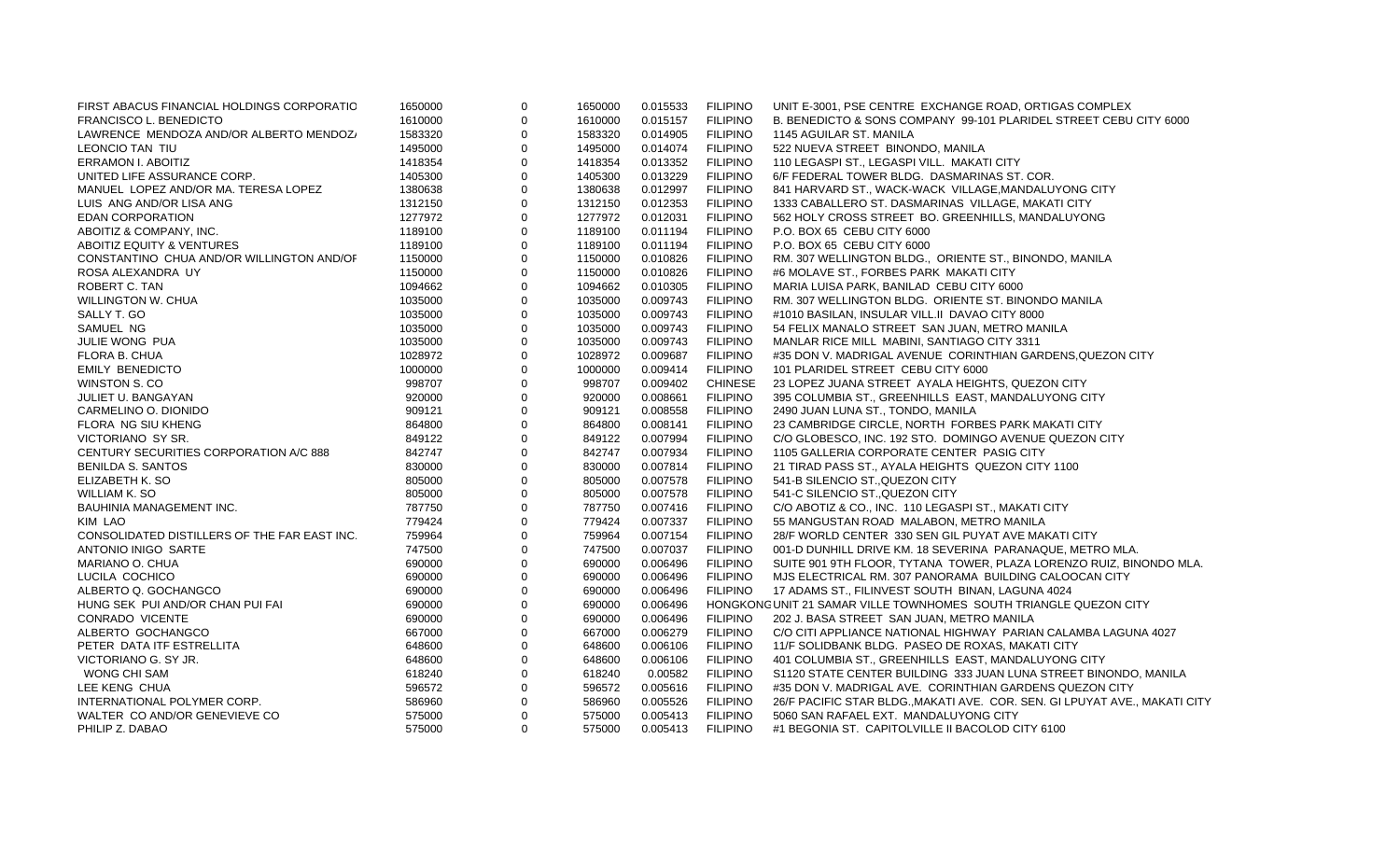| EDMUND H. GO                                 | 575000 | $\Omega$ | 575000 | 0.005413 | FILIPINO        | C/O FILMON HARDWARE INC. P.O. BOX 390, CEBU CITY 6000                       |
|----------------------------------------------|--------|----------|--------|----------|-----------------|-----------------------------------------------------------------------------|
| <b>BENITO LAO</b>                            | 575000 | $\Omega$ | 575000 | 0.005413 | <b>FILIPINO</b> | 485 LAVEZARES ST. BINONDO, MANILA                                           |
| LIN FENG                                     | 575000 |          | 575000 | 0.005413 | <b>CHINESE</b>  | PENTHOUSE BINONDO PLAZA #850 ALVARADO ST., BINONDO MANILA                   |
| ELIZABETH L. SY                              | 565504 |          | 565504 | 0.005324 | <b>FILIPINO</b> | 401 COLUMBIA ST., GREENHILLS EAST, MANDALUYONG CITY                         |
| <b>WU-PANG YAO</b>                           | 558000 |          | 558000 | 0.005253 |                 | TAIWANESE 23/F NO. 447, SEC. 3 WEN-SHING ROAD TAICHING TAIWAN R.O.C.        |
| SALLY KHO                                    | 548642 |          | 548642 | 0.005165 | <b>FILIPINO</b> | UNIT 27 CITY GARDEN TOWNHOUSE 208 PASADENA DRIVE, SAN JUAN MM               |
| <b>ESTHER A. VIBAL</b>                       | 525366 | $\Omega$ | 525366 | 0.004946 | <b>FILIPINO</b> | DON PEPE CORNER SIROUN STREET STA. MESA HEIGHTS, QUEZON CITY                |
| HORACIO E. PASCUAL AND/OR FELICITAS V. PASCU | 517500 |          | 517500 | 0.004872 | <b>FILIPINO</b> | 907 EIFFEL RD. LE MARICHE SUBD 222 E. RODRIGUEZ SR., AVENUE QUEZON CITY     |
| LUISA CO LI                                  | 492430 |          | 492430 | 0.004636 | <b>FILIPINO</b> | 627 MADRID ST., BINONDO MANILA                                              |
| ELIODORO J. RAVALO                           | 476100 | $\Omega$ | 476100 | 0.004482 | <b>FILIPINO</b> | ASIAN MANSION II LPH 01, 107 DELA ROSA COR. NIEVA STS. LEGASPI VILLAGE      |
| JAMES C. TSANG                               | 471224 |          | 471224 | 0.004436 | <b>FILIPINO</b> | VICTORY CONST. SUPPLY SANTIAGO CITY 3311                                    |
| JOSEFINA A. PASCUAL                          | 467820 | $\Omega$ | 467820 | 0.004404 | <b>FILIPINO</b> | GEN. TRIAS, CAVITE 4107                                                     |
| DIOSDADO M. HOLGADO                          | 460000 | 0        | 460000 | 0.00433  | <b>FILIPINO</b> | 20 D. TUASON ST. BF HOMES PARANAQUE, METRO MANILA                           |
| OCBC SECURITIES PHILS., INC. A/C #ICESAR01   | 445625 |          | 445625 | 0.004195 | <b>FILIPINO</b> | UNIT 2502-A, PSE CENTRE, WEST TOWER, EXCHANGE ROAD, ORTIGAS CRT, PASIG CITY |
| OCBC SECURITIES PHILS., INC. A/C #IJOPAS01   | 445625 |          | 445625 | 0.004195 | <b>FILIPINO</b> | UNIT 2502-A PSE CENTRE WEST TOWER EXCHANGE RD. ORTIGAS CENTER PASIG CITY    |
| LUZ ANG                                      | 434562 |          | 434562 | 0.004091 | <b>FILIPINO</b> | 506 GENERAL MASCARADO ST., LITTLE BAGUIO, SAN JUAN M.M.                     |
| MARITES MENDOZA AND/OR ALBERTO MENDOZA       | 432400 |          | 432400 | 0.004071 | <b>FILIPINO</b> | 1145 AGUILAR STREET TONDO, MNILA                                            |
| <b>KRISTINE C. YAO</b>                       | 412500 | $\Omega$ | 412500 | 0.003883 | <b>FILIPINO</b> | 30-D PACIFIC PLAZA CONDOMINIUM AYALA AVE. MAKATI CITY                       |
| EDGARDO C. CARPIO                            | 409860 |          | 409860 | 0.003858 | <b>FILIPINO</b> | #67 MARANAW RD., LA VISTA SUBD LOYOLA HEIGHTS, QUEZON CITY                  |
| ALFREDO E. BUERGO                            | 402500 |          | 402500 | 0.003789 | <b>FILIPINO</b> | LOT 25 BLOCK 57 ORCHIDS ST. SGH VILLAGE, MUNTINLUPA CITY                    |
| BERNARDO A. HAO                              | 402500 | $\Omega$ | 402500 | 0.003789 | <b>FILIPINO</b> | C/O CASA CIUDAD AUTO SERVICE CENTER #51 #53 KABIGNAYAN ST., TATALON, QUEZON |
| <b>MAURICE THEORET</b>                       | 399682 |          | 399682 | 0.003763 | <b>FILIPINO</b> | MIMOSA DRIVE MIMOSA LEISURE ESTATE CLARK FIELD PAMPANGA 2009                |
| BENJAMIN S. GELI AND/OR NELIA O. GELI        | 396750 | $\Omega$ | 396750 | 0.003735 | <b>FILIPINO</b> | 80 V. MAPA STREET DAVAO CITY 8000                                           |
| MANUEL M. LOPEZ                              | 394680 |          | 394680 | 0.003716 | <b>FILIPINO</b> | 841 HARVARD T., WACK WACK VILL MANDALUYONG                                  |
| <b>CESAR S. ARNALDO</b>                      | 392150 |          | 392150 | 0.003692 | <b>FILIPINO</b> | RM. 303 NBV BLDG., 1191 MA. OROSA ST., ERMITA, MANILA                       |
| ZENAIDA P. ALCANTARA AND/OR LUIS M. ALCANTAF | 391000 | 0        | 391000 | 0.003681 | <b>FILIPINO</b> | NO. 6 4TH ST, BBB, MARULAS VALENZUELA CITY                                  |
| ANTHONY M. TE                                | 388079 |          | 388079 | 0.003653 | <b>FILIPINO</b> | 33 C BAYVIEW DR., BAYVIEW VILL TAMBO, PARANAQUE                             |
| <b>BEN-TZAO CHERNG</b>                       | 386032 |          | 386032 | 0.003634 |                 | TAIWANESE 12/F BA-LEPANTO BUILDING PASEO DE ROXAS, MAKATI CITY              |
| MIGUEL O. PINEDA                             | 378350 |          | 378350 | 0.003562 | <b>FILIPINO</b> | DON JOSE VILLAGE B. RODRIGUEZ STREET CEBU CITY 6000                         |
| VICTORIANO SY JR.                            | 369095 |          | 369095 | 0.003475 | <b>FILIPINO</b> | 192 STO, DOMINGO QUEZON CITY                                                |
| BENJAMIN TAN UY                              | 368000 |          | 368000 | 0.003464 | <b>FILIPINO</b> | #36 NORTH SUSANA AVE NORTH SUSANA EXECUTIVE VILLAGE QUEZON CITY             |
| <b>GEORGE T. YANG</b>                        | 367540 |          | 367540 | 0.00346  | <b>FILIPINO</b> | 24 STO. TOMAS ST., URDANETA VILL. MAKATI                                    |
| JUSTINO H. CACANINDIN                        | 365539 |          | 365539 | 0.003441 | <b>FILIPINO</b> | 4/F SYCIPLAW CTR. 105 PASEO DE ROXAS, MAKATI CITY                           |
| ELIZABETH L. SY                              | 357902 | $\Omega$ | 357902 | 0.003369 | <b>FILIPINO</b> | C/O GLOBESCO, INC. 192 STO. DOMINGO AVENUE QUEZON CITY                      |
| ANTONIO L. CARDINO                           | 356500 |          | 356500 | 0.003356 | <b>FILIPINO</b> | 24 EMERALD ST., SEVERINA 18 SUBD. WEST SERVICE RD. PARANAQUE CITY           |
| JOHN T. LAO                                  | 356500 |          | 356500 | 0.003356 | <b>FILIPINO</b> | 318 GUNAO STREET QUIAPO, MANILA                                             |
| MANUEL GONZALES                              | 355810 |          | 355810 | 0.00335  | <b>FILIPINO</b> | 76 SPEAKER PEREZ ST. QUEZON CITY                                            |
| AIM SCIENTIFIC RESEARCH FOUNDATION, INC.     | 349600 |          | 349600 | 0.003291 | <b>FILIPINO</b> | AIM BLDG. PASEO DE ROXAS,                                                   |
| ZENAIDA I. ALANO OR JANICE A. R.             | 345000 | $\Omega$ | 345000 | 0.003248 | <b>FILIPINO</b> | 6 ST., MATTHEW STREET, ST. CHARBEL EXEC VILL, PH 2 TANDANG SORA 116 QC      |
| JOSE D. CHUA                                 | 345000 |          | 345000 | 0.003248 | <b>FILIPINO</b> | 38 SANTOL ST., QUEZON CITY                                                  |
| CHUA BON PEN                                 | 345000 |          | 345000 | 0.003248 | <b>FILIPINO</b> | 1363 PEDRO GIL ST. PACO, MANILA                                             |
| HUNG LAI YUEN                                | 345000 | $\Omega$ | 345000 | 0.003248 | <b>CHINESE</b>  | 24 MARTON ROAD, EAST CANUMAY VALENZUELA, METRO MANILA 1469                  |
| JEAN HENRI D. LHUILLIER                      | 345000 |          | 345000 | 0.003248 | <b>FILIPINO</b> | 6/F PJL CORP. CENTER, NICANOR GARCIA ST., COR. CANDELARIA ST., MAKATI CITY  |
| EMMA C. LIM                                  | 345000 |          | 345000 | 0.003248 | <b>FILIPINO</b> | 20H LEGASPI TOWER 300 ROXAS BLVD., MANILA                                   |
| <b>LIM HENG</b>                              | 345000 |          | 345000 | 0.003248 | <b>FILIPINO</b> | F. SARIO STREET STA CRUZ LAGUNA 4009                                        |
| <b>JAIME S. TIUKINGCOC</b>                   | 345000 | $\Omega$ | 345000 | 0.003248 | <b>FILIPINO</b> | 11 KINGFISHER STREET GREENMEADOWS, QUEZON CITY                              |
|                                              |        |          |        |          |                 |                                                                             |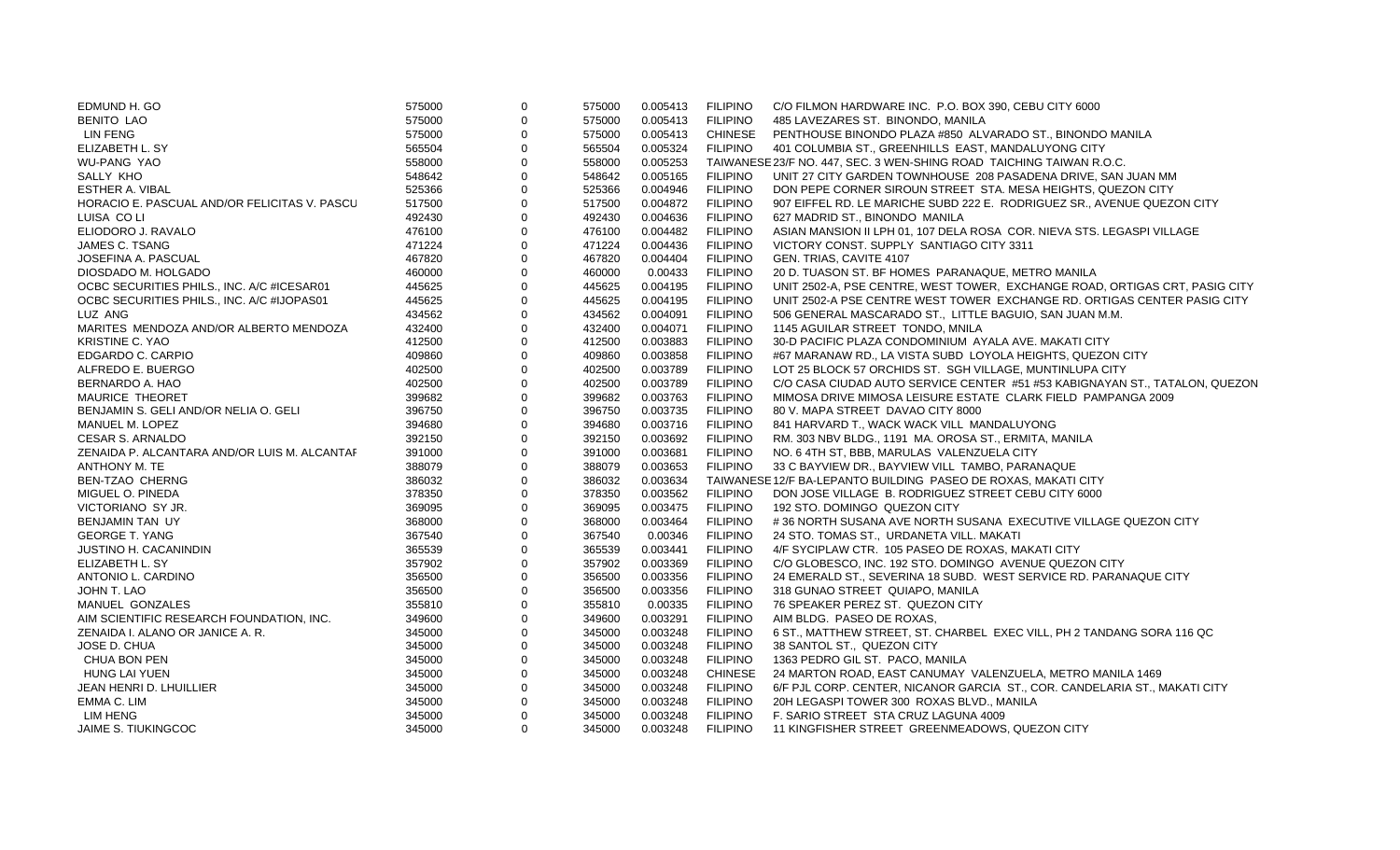| ERIC R. TAGLE       | 341596      | 341596      | 0.003216 | <b>FILIPINO</b> | C/O 6TH FLR., MLA, BANK BLDG., AYALA AVE., MAKATI CITY                |
|---------------------|-------------|-------------|----------|-----------------|-----------------------------------------------------------------------|
| HARKINSHIN NANDWANI | 334420      | 334420      | 0.003148 | <b>FILIPINO</b> | #1-K TERESA APTS. EDISON ST MAKATI CITY                               |
| JASPER KARL T. ONG  | 329272      | 329272      | 0.0031   | <b>FILIPINO</b> | C/O SANTIAGO TACHAN. TACHAN AUTO PARTS M.J. CUENCO AVE CEBU CITY 6000 |
|                     |             |             |          |                 |                                                                       |
| <b>GRAND TOTAL</b>  | 10502419587 | 10502419587 |          |                 |                                                                       |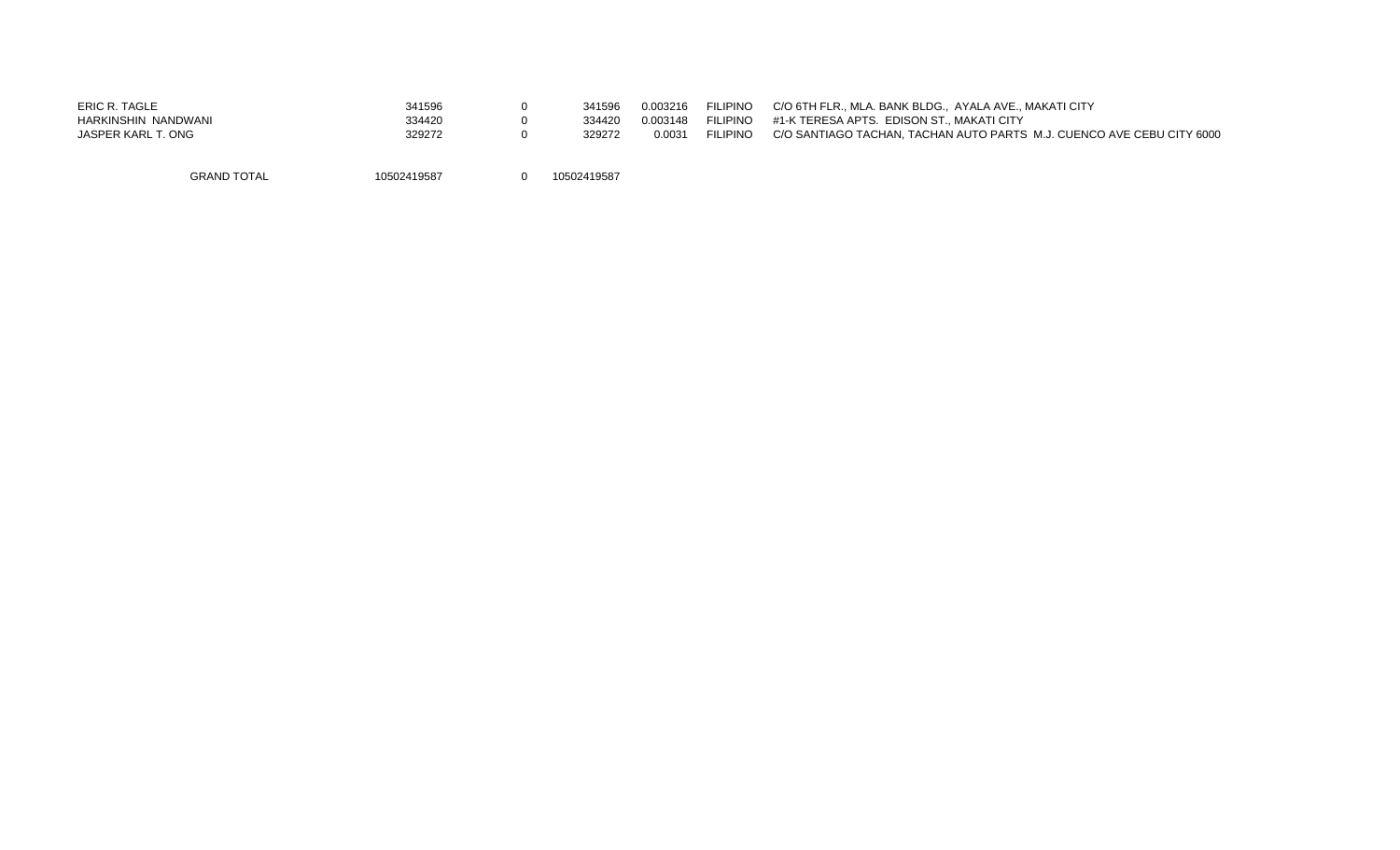**E** PDTC

# Philippine Depository & Trust Corp.

Philippine Depository & Trust Corp.

# TOP 100 PDTC PARTICIPANTS

---------------------------------------------------------------------------------------------,

|                 | <b>Security ID: ELI000000000</b> | <b>Security Name:</b>             | <b>EMPIRE EAST</b>                                      |                                           |            |
|-----------------|----------------------------------|-----------------------------------|---------------------------------------------------------|-------------------------------------------|------------|
|                 | Transfer Agent: EQBKTA00000      |                                   | <b>Transfer Agent Name:</b>                             | BANCO DE ORO UNIBANK, INC. TRANSFER AGENT |            |
| S. No.          | <b>BPID</b>                      | <b>BPNAME</b>                     |                                                         | <b>HOLDING</b>                            | %HOLDING   |
|                 | 16700000000                      | AURORA SECURITIES, INC.           |                                                         | 1,458,754,898.00                          | 37.1609750 |
| $\overline{2}$  | 38900000000                      | KING'S POWER SECURITIES, INC.     |                                                         | 237,127,324.00                            | 6.0406876  |
| 3               | 26600000000                      |                                   | VICSAL SECURITIES & STOCK BROKERAGE, INC.               | 170,626,628.00                            | 4.3466191  |
| $\overline{4}$  | 25300000000                      | TOWER SECURITIES, INC.            |                                                         | 141,846,466.00                            | 3.6134603  |
| 5               | 20300000000                      | COL Financial Group, Inc.         |                                                         | 125,232,842.00                            | 3.1902375  |
| 6               | 26900000000                      | WEALTH SECURITIES, INC.           |                                                         | 97,439,261.00                             | 2.4822113  |
| $\tau$          | 11100000000                      | ANSALDO, GODINEZ & CO., INC.      |                                                         | 78,319,156.00                             | 1.9951372  |
| 8               | 12600000000                      | <b>BPI SECURITIES CORPORATION</b> |                                                         | 74,555,791.00                             | 1.8992676  |
| 9               | CITI1000000                      | CITIBANK N.A.                     |                                                         | 67,702,561.00                             | 1.7246853  |
| 10              | 10200000000                      |                                   | <b>ABACUS SECURITIES CORPORATION</b>                    | 58,642,904.00                             | 1.4938956  |
| 11              | 15400000000                      |                                   | EVERGREEN STOCK BROKERAGE & SEC., INC.                  | 53,327,838.00                             | 1.3584972  |
| 12              | 22000000000                      | ATR-KIM ENG SECURITIES, INC.      |                                                         | 48,450,919.00                             | 1.2342604  |
| 13              | 11200000000                      | AB CAPITAL SECURITIES, INC.       |                                                         | 46,650,496.00                             | 1.1883956  |
| 14              | 12900000000                      |                                   | SINCERE SECURITIES CORPORATION                          | 43,877,448.00                             | 1.1177537  |
| $\overline{15}$ | 28600000000                      | <b>SOLAR SECURITIES, INC.</b>     |                                                         | 40,760,530.00                             | 1.0383520  |
| 16              | 23000000000                      |                                   | <b>QUALITY INVESTMENTS &amp; SECURITIES CORPORATION</b> | 39,389,185.00                             | 1.0034177  |
| 17              | 27900000000                      | <b>BDO SECURITIES CORPORATION</b> |                                                         | 38,941,141.00                             | 0.9920040  |
| $\overline{18}$ | 26700000000                      |                                   | FIRST METRO SECURITIES BROKERAGE CORP.                  | 35,342,325.00                             | 0.9003262  |
| 19              | 13300000000                      | CITISECURITIES, INC.              |                                                         | 35,307,333.00                             | 0.8994348  |
| $\overline{20}$ | 28200000000                      | PCCI SECURITIES BROKERS CORP.     |                                                         | 32,662,129.00                             | 0.8320497  |
| $\overline{21}$ | 24700000000                      |                                   | STANDARD SECURITIES CORPORATION                         | 32,636,955.00                             | 0.8314084  |
| $\overline{22}$ | 12400000000                      |                                   | <b>B. H. CHUA SECURITIES CORPORATION</b>                | 31.715.098.00                             | 0.8079246  |
| $\overline{23}$ | 10300000000                      |                                   | <b>ACCORD CAPITAL EQUITIES CORPORATION</b>              | 29,206,812.00                             | 0.7440274  |
| 24              | 10100000000                      | A & A SECURITIES, INC.            |                                                         | 26,703,565.00                             | 0.6802586  |
| $\overline{25}$ | 11000000000                      |                                   | ANGPING & ASSOCIATES SECURITIES, INC.                   | 26,595,578.00                             | 0.6775077  |
| $\overline{26}$ | 14700000000                      | E. CHUA CHIACO SECURITIES, INC.   |                                                         | 26,339,383.00                             | 0.6709812  |
| $\overline{27}$ | 16900000000                      | <b>JSG SECURITIES, INC.</b>       |                                                         | 25,952,360.00                             | 0.6611220  |
| $\overline{28}$ | 11500000000                      | <b>SB EQUITIES, INC.</b>          |                                                         | 24,887,198.00                             | 0.6339876  |

.

**Business Date 06/29/2012** 

**TCSUSER9**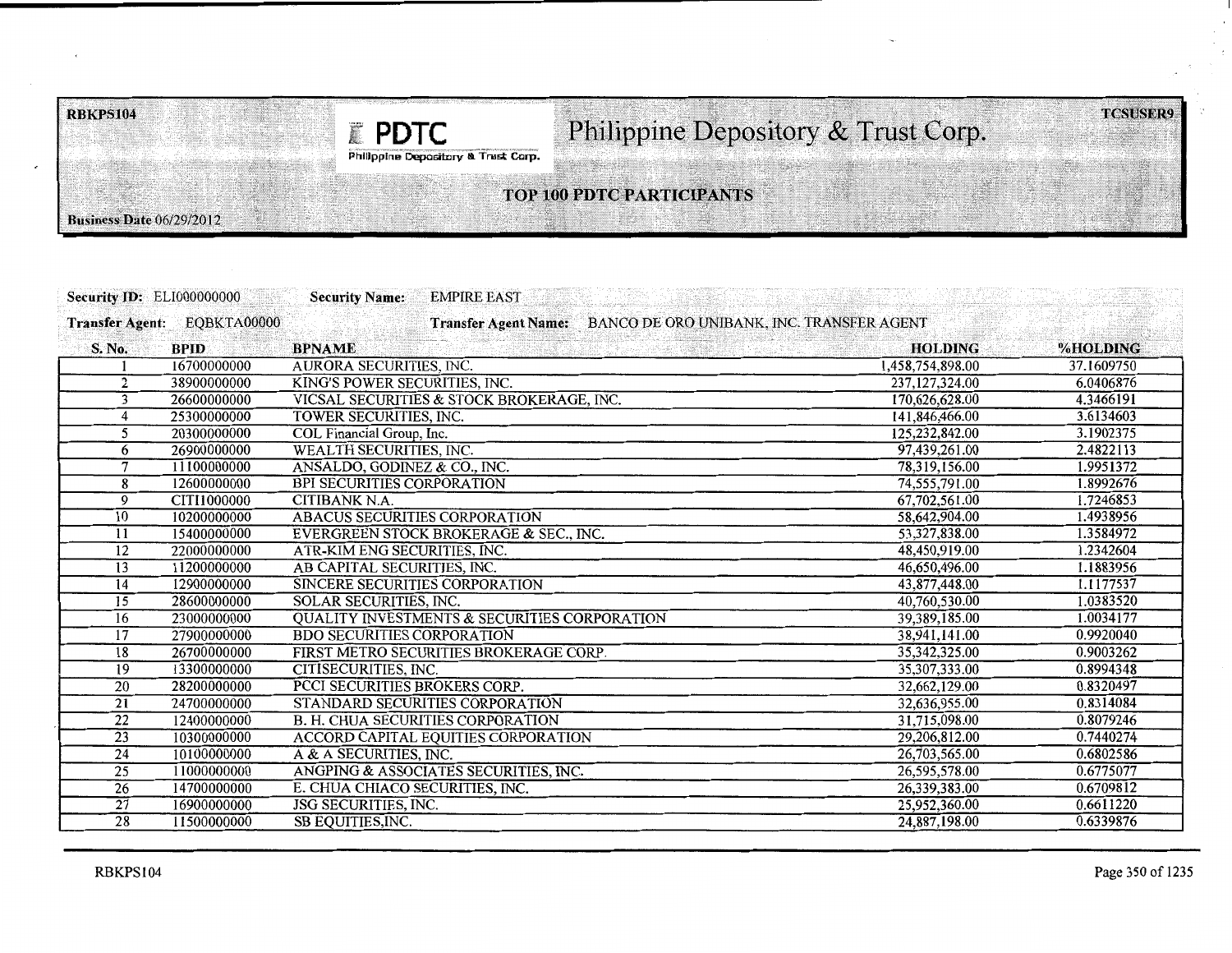| <b>Security ID: EL1000000000</b> |                             | $\mathcal{L}_{\mathcal{A}}\left[\left\{ \mathcal{L}_{\mathcal{A}}\right\} ,\left\{ \mathcal{L}_{\mathcal{A}}\right\} ,\left\{ \mathcal{L}_{\mathcal{A}}\right\} ,\left\{ \mathcal{L}_{\mathcal{A}}\right\} \right]$<br><b>Security Name:</b><br><b>EMPIRE EAST</b> |                |           |
|----------------------------------|-----------------------------|--------------------------------------------------------------------------------------------------------------------------------------------------------------------------------------------------------------------------------------------------------------------|----------------|-----------|
|                                  | Transfer Agent: EQBKTA00000 | Transfer Agent Name: BANCO DE ORO UNIBANK, INC. TRANSFER AGENT                                                                                                                                                                                                     |                |           |
| S. No.                           | <b>BPID</b>                 | <b>BPNAME</b>                                                                                                                                                                                                                                                      | <b>HOLDING</b> | %HOLDING  |
| $\overline{29}$                  | 23600000000                 | R. NUBLA SECURITIES, INC.                                                                                                                                                                                                                                          | 24,179,941.00  | 0.6159706 |
| $\overline{30}$                  | 27500000000                 | YAO & ZIALCITA, INC.                                                                                                                                                                                                                                               | 23,928,015.00  | 0.6095530 |
| $\overline{31}$                  | 17400000000                 | HDI SECURITIES, INC.                                                                                                                                                                                                                                               | 22,847,667.00  | 0.5820317 |
| $\overline{32}$                  | 17000000000                 | <b>GOLDSTAR SECURITIES, INC.</b>                                                                                                                                                                                                                                   | 21,625,068.00  | 0.5508867 |
| $\overline{33}$                  | 15000000000                 | EASTERN SECURITIES DEVELOPMENT CORPORATION                                                                                                                                                                                                                         | 21,433,909.00  | 0.5460170 |
| $\overline{34}$                  | 21800000000                 | PAN ASIA SECURITIES CORP.                                                                                                                                                                                                                                          | 21,423,307.00  | 0.5457469 |
| $\overline{35}$                  | 20000000000                 | MANDARIN SECURITIES CORPORATION                                                                                                                                                                                                                                    | 21,105,725.00  | 0.5376567 |
| $\overline{36}$                  | 25900000000                 | <b>UCPB SECURITIES, INC.</b>                                                                                                                                                                                                                                       | 20,179,381.00  | 0.5140586 |
| $\overline{37}$                  | <b>HSBC1000000</b>          | THE HONGKONG AND SHANGHAI BANKING CORP. LTD. - CLIENTS' ACCT.                                                                                                                                                                                                      | 18,960,597.00  | 0.4830107 |
| $\overline{38}$                  | 13600000000                 | TRITON SECURITIES CORP.                                                                                                                                                                                                                                            | 18,927,104.00  | 0.4821575 |
| $\overline{39}$                  | <b>SCBK1000000</b>          | STANDARD CHARTERED BANK                                                                                                                                                                                                                                            | 18,389,740.00  | 0.4684685 |
| 40                               | 32800000000                 | DW CAPITAL INC.                                                                                                                                                                                                                                                    | 18,382,052.00  | 0.4682726 |
| $\overline{41}$                  | UCPB1000000                 | UNITED COCONUT PLANTERS BANK-TRUST BANKING                                                                                                                                                                                                                         | 16,849,483.00  | 0.4292313 |
| $\overline{42}$                  | 12200000000                 | <b>BELSON SECURITIES, INC.</b>                                                                                                                                                                                                                                     | 16,074,328.00  | 0.4094846 |
| $\overline{43}$                  | 21900000000                 | PAPA SECURITIES CORPORATION                                                                                                                                                                                                                                        | 15,771,127.00  | 0.4017607 |
| $\overline{44}$                  | 23500000000                 | REGINA CAPITAL DEVELOPMENT CORPORATION                                                                                                                                                                                                                             | 15,126,928.00  | 0.3853501 |
| $\overline{45}$                  | 11800000000                 | ASIASEC EQUITIES, INC.                                                                                                                                                                                                                                             | 14,797,956.00  | 0.3769698 |
| $\overline{46}$                  | 14300000000                 | DAVID GO SECURITIES CORP.                                                                                                                                                                                                                                          | 14,246,318.00  | 0.3629171 |
| 47                               | 23300000000                 | R. COYIUTO SECURITIES, INC.                                                                                                                                                                                                                                        | 14,023,664.00  | 0.3572451 |
| 48                               | 17200000000                 | <b>GUILD SECURITIES, INC.</b>                                                                                                                                                                                                                                      | 13,969,694.00  | 0.3558702 |
| $\overline{49}$                  | 24600000000                 | SUMMIT SECURITIES, INC.                                                                                                                                                                                                                                            | 13,553,565.00  | 0.3452696 |
| 50                               | 18100000000                 | <b>INVESTORS SECURITIES, INC.</b>                                                                                                                                                                                                                                  | 13,543,122.00  | 0.3450035 |
| $\overline{51}$                  | 20800000000                 | MDR SECURITIES, INC.                                                                                                                                                                                                                                               | 12,523,872.00  | 0.3190387 |
| $\overline{52}$                  | 18000000000                 | I. B. GIMENEZ SECURITIES, INC.                                                                                                                                                                                                                                     | 12,174,242.00  | 0.3101321 |
| $\overline{53}$                  | 16800000000                 | <b>GLOBALINKS SECURITIES &amp; STOCKS, INC.</b>                                                                                                                                                                                                                    | 11,842,262.00  | 0.3016751 |
| $\overline{54}$                  | PABC1000000                 | AB CAPITAL & INVESTMENT CORP. - TRUST & INVESTMENT DIV.                                                                                                                                                                                                            | 10,640,043.00  | 0.2710492 |
| $\overline{55}$                  | 21700000000                 | RCBC SECURITIES, INC.                                                                                                                                                                                                                                              | 10,607,081.00  | 0.2702095 |
| $\overline{56}$                  | 22500000000                 | PREMIUM SECURITIES, INC.                                                                                                                                                                                                                                           | 10,510,839.00  | 0.2677578 |
| $\overline{57}$                  | 23800000000                 | R. S. LIM & CO., INC.                                                                                                                                                                                                                                              | 10,349,829.00  | 0.2636562 |
| $\overline{58}$                  | 24700000005                 | PIONEER INSURANCE & SURETY CORPORATION ACCOUNT #2                                                                                                                                                                                                                  | 9,645,000.00   | 0.2457010 |
| $\overline{59}$                  | 14000000000                 | <b>IGC SECURITIES INC.</b>                                                                                                                                                                                                                                         | 9,476,548.00   | 0.2414098 |
| 60                               | <b>DEUB2000007</b>          | DEUTSCHE BANK AG MANILA BRANCH A/C CLIENTS DEUB20                                                                                                                                                                                                                  | 9,424,589.00   | 0.2400862 |
| 61                               | <b>DEUB1000000</b>          | DEUTSCHE BANK MANILA-CLIENTS A/C                                                                                                                                                                                                                                   | 8,530,000.00   | 0.2172970 |
| 62                               | 20600000000                 | MERIDIAN SECURITIES, INC.                                                                                                                                                                                                                                          | 8,459,972.00   | 0.2155131 |
| 63                               | 33800000002                 | PHILIPPINE EQUITY PARTNERS, INC.                                                                                                                                                                                                                                   | 8,030,000.00   | 0.2045598 |
| 64                               | 14500000000                 | DIVERSIFIED SECURITIES, INC.                                                                                                                                                                                                                                       | 8,013,563.00   | 0.2041411 |
| 65                               | 27800000000                 | YU & COMPANY, INC.                                                                                                                                                                                                                                                 | 7,961,534.00   | 0.2028157 |
| 66                               | 24700000003                 | PIONEER INTERCONTINENTAL INS. CORP.                                                                                                                                                                                                                                | 7,600,000.00   | 0.1936058 |
| 67                               | 19800000000                 | LUCKY SECURITIES, INC.                                                                                                                                                                                                                                             | 7,495,303.00   | 0.1909387 |
| 68                               | 27000000000                 | WESTLINK GLOBAL EQUITIES, INC.                                                                                                                                                                                                                                     | 7,306,087.00   | 0.1861185 |

 $\,$ 

×

 $\epsilon$ 

 $\overline{\phantom{a}}$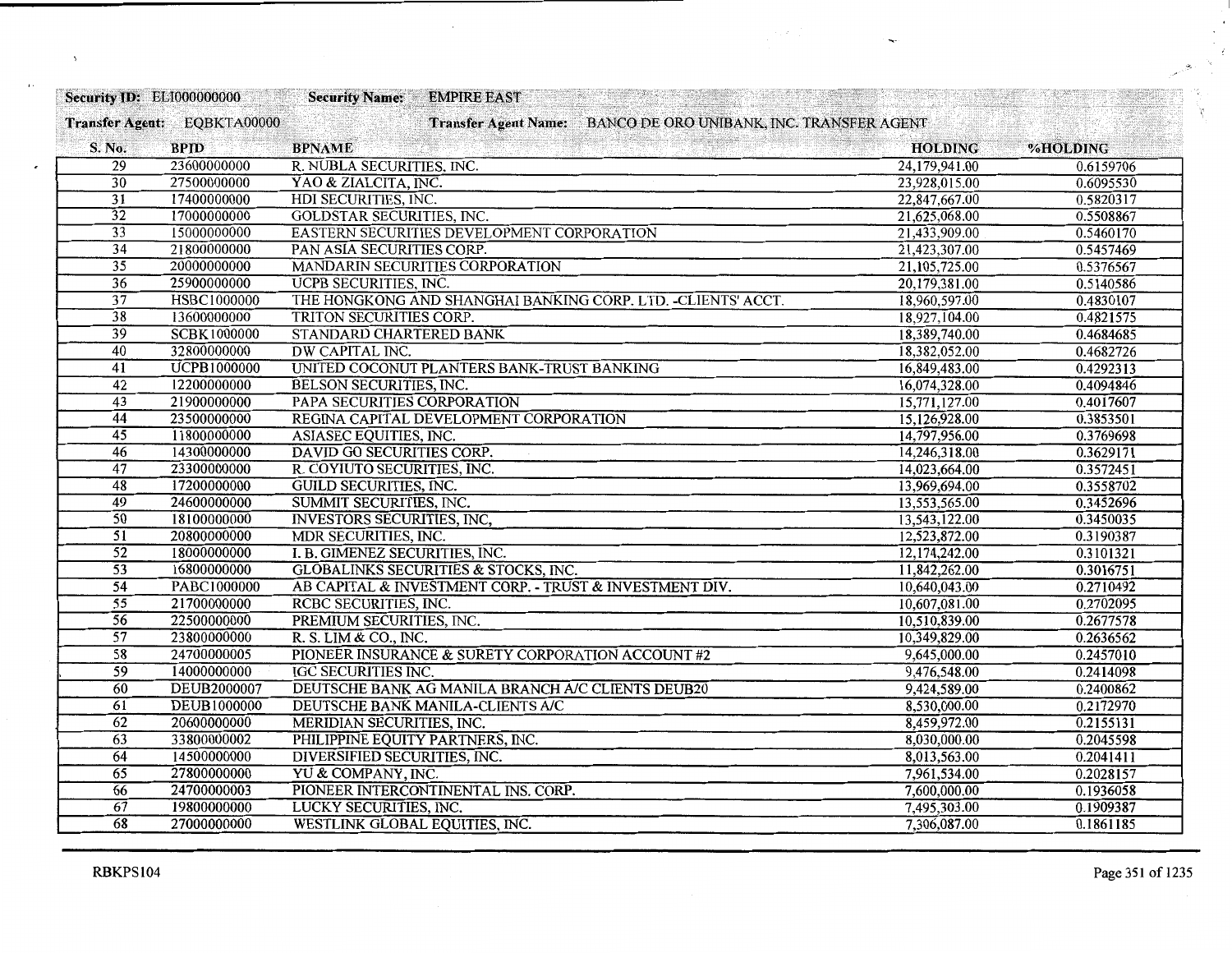| <b>Security ID: EL1000000000</b> |                             | <b>Security Name:</b><br><b>EMPIRE EAST</b>                    |                |           |
|----------------------------------|-----------------------------|----------------------------------------------------------------|----------------|-----------|
|                                  | Transfer Agent: EQBKTA00000 | Transfer Agent Name: BANCO DE ORO UNIBANK, INC. TRANSFER AGENT |                |           |
| S. No.                           | <b>BPID</b>                 | <b>BPNAME</b>                                                  | <b>HOLDING</b> | %HOLDING  |
| $\overline{69}$                  | 17500000000                 | H. E. BENNETT SECURITIES, INC.                                 | 7,274,197.00   | 0.1853061 |
| $\overline{70}$                  | 24000000000                 | S.J. ROXAS & CO., INC.                                         | 7,078,025.00   | 0.1803088 |
| 71                               | 36800000000                 | SunSecurities, Inc.                                            | 6,992,486.00   | 0.1781297 |
| $\overline{72}$                  | 19300000000                 | LARRGO SECURITIES CO., INC.                                    | 6,937,000.00   | 0.1767162 |
| $\overline{73}$                  | 19000000000                 | VALUE QUEST SECURITIES CORPORATION                             | 6,823,944.00   | 0.1738362 |
| $\overline{74}$                  | 24700000004                 | PIONEER LIFE, INC.                                             | 6,600,000.00   | 0.1681314 |
| $\overline{75}$                  | 24700000007                 | PIONEER LIFE INC. ACCOUNT #2                                   | 6,500,000.00   | 0.1655839 |
| $\overline{76}$                  | 28500000000                 | <b>GOLDEN TOWER SECURITIES &amp; HOLDINGS, INC.</b>            | 6,468,737.00   | 0.1647875 |
| 77                               | 21300000000                 | NIEVES SECURITIES, INC.                                        | 6,375,976.00   | 0.1624245 |
| $\overline{78}$                  | 22400000000                 | PNB SECURITIES, INC.                                           | 5,989,861.00   | 0.1525884 |
| $\overline{79}$                  | 19900000000                 | LUYS SECURITIES COMPANY, INC.                                  | 5,979,086.00   | 0.1523139 |
| 80                               | 11600000000                 | ASIA PACIFIC CAPITAL EQUITIES & SECURITIES CORP.               | 5,928,269.00   | 0.1510194 |
| $\overline{81}$                  | 25100000000                 | TANSENGCO & CO., INC.                                          | 5,616,906.00   | 0.1430876 |
| $\overline{82}$                  | 28300000000                 | <b>EAGLE EQUITIES, INC.</b>                                    | 5,586,200.00   | 0.1423054 |
| $\overline{83}$                  | 34500000000                 | UNICAPITAL SECURITIES INC.                                     | 5,373,977.00   | 0.1368991 |
| 84                               | 28800000000                 | G.D. TAN & COMPANY, INC.                                       | 5,320,623.00   | 0.1355399 |
| $\overline{\overline{85}}$       | 21500000000                 | OPTIMUM SECURITIES CORPORATION                                 | 5,187,933.00   | 0.1321597 |
| 86                               | 10600000000                 | ALPHA SECURITIES CORP.                                         | 5,178,845.00   | 0.1319282 |
| 87                               | 26300000000                 | <b>VENTURE SECURITIES, INC.</b>                                | 5,118,054.00   | 0.1303796 |
| 88                               | <b>DEUB2000000</b>          | DEUTSCHE BANK MANILA-CLIENTS A/C                               | 4,942,430.00   | 0.1259057 |
| $\overline{89}$                  | 25700000000                 | TRI-STATE SECURITIES, INC.                                     | 4,724,790.00   | 0.1203614 |
| 90                               | 19200000000                 | STRATEGIC EQUITIES CORP.                                       | 4,720,590.00   | 0.1202544 |
| $\overline{91}$                  | 25200000000                 | THE FIRST RESOURCES MANAGEMENT & SECURITIES CORP.              | 4,473,016.00   | 0.1139476 |
| $\overline{92}$                  | 10400000000                 | A. T. DE CASTRO SECURITIES CORP.                               | 3,990,633.00   | 0.1016592 |
| $\overline{93}$                  | 27200000000                 | <b>BERNAD SECURITIES, INC.</b>                                 | 3,662,408.00   | 0.0932978 |
| $\overline{94}$                  | 18200000000                 | IMPERIAL, DE GUZMAN, ABALOS & CO., INC.                        | 3,513,194.00   | 0.0894967 |
| $\overline{95}$                  | 16900000003                 | JSG SECURITIES, INC.                                           | 3,187,000.00   | 0.0811871 |
| 96                               | 17900000000                 | I. ACKERMAN & CO., INC.                                        | 3,075,421.00   | 0.0783447 |
| $\overline{97}$                  | 24700000002                 | POINEER INS. & SURETY CORP.                                    | 2,990,000.00   | 0.0761686 |
| 98                               | 10900000000                 | <b>BA SECURITIES, INC.</b>                                     | 2,854,723.00   | 0.0727225 |
| 99                               | 21000000000                 | MOUNT PEAK SECURITIES, INC.                                    | 2,703,670.00   | 0.0688745 |
| 100                              | 20500000000                 | MERCANTILE SECURITIES CORP.                                    | 2,592,479.00   | 0.0660420 |
| $\overline{101}$                 | 23900000000                 | RTG & COMPANY, INC.                                            | 2,555,290.00   | 0.0650946 |
| 102                              | 15300000000                 | EQUITIWORLD SECURITIES, INC.                                   | 2,442,188.00   | 0.0622134 |
| 103                              | 21100000000                 | NEW WORLD SECURITIES CO., INC.                                 | 2,396,478.00   | 0.0610490 |
| 104                              | 20400000000                 | DA MARKET SECURITIES, INC.                                     | 2,154,653.00   | 0.0548886 |
| 105                              | 13000000000                 | <b>CENTURY SECURITIES CORPORATION</b>                          | 2,098,750.00   | 0.0534645 |
| 106                              | 13100000000                 | PCIB SECURITIES, INC.                                          | 2,062,548.00   | 0.0525423 |
| 107                              | 18300000000                 | <b>INTRA-INVEST SECURITIES, INC.</b>                           | 2,001,873.00   | 0.0509966 |
| 108                              | 24300000000                 | FIDELITY SECURITIES, INC.                                      | 1,897,218.00   | 0.0483306 |

 $\label{eq:2.1} \frac{1}{2} \sum_{i=1}^n \sum_{j=1}^n \frac{1}{j!} \sum_{j=1}^n \frac{1}{j!} \sum_{j=1}^n \frac{1}{j!} \sum_{j=1}^n \frac{1}{j!} \sum_{j=1}^n \frac{1}{j!} \sum_{j=1}^n \frac{1}{j!} \sum_{j=1}^n \frac{1}{j!} \sum_{j=1}^n \frac{1}{j!} \sum_{j=1}^n \frac{1}{j!} \sum_{j=1}^n \frac{1}{j!} \sum_{j=1}^n \frac{1}{j!} \sum_{j=1}^$ 

 $\mathbf{r}_{\mathrm{c}}$ 

 $\sim$   $\sim$ 

 $\bar{\mathbf{r}}$ 

ķ. ç. V.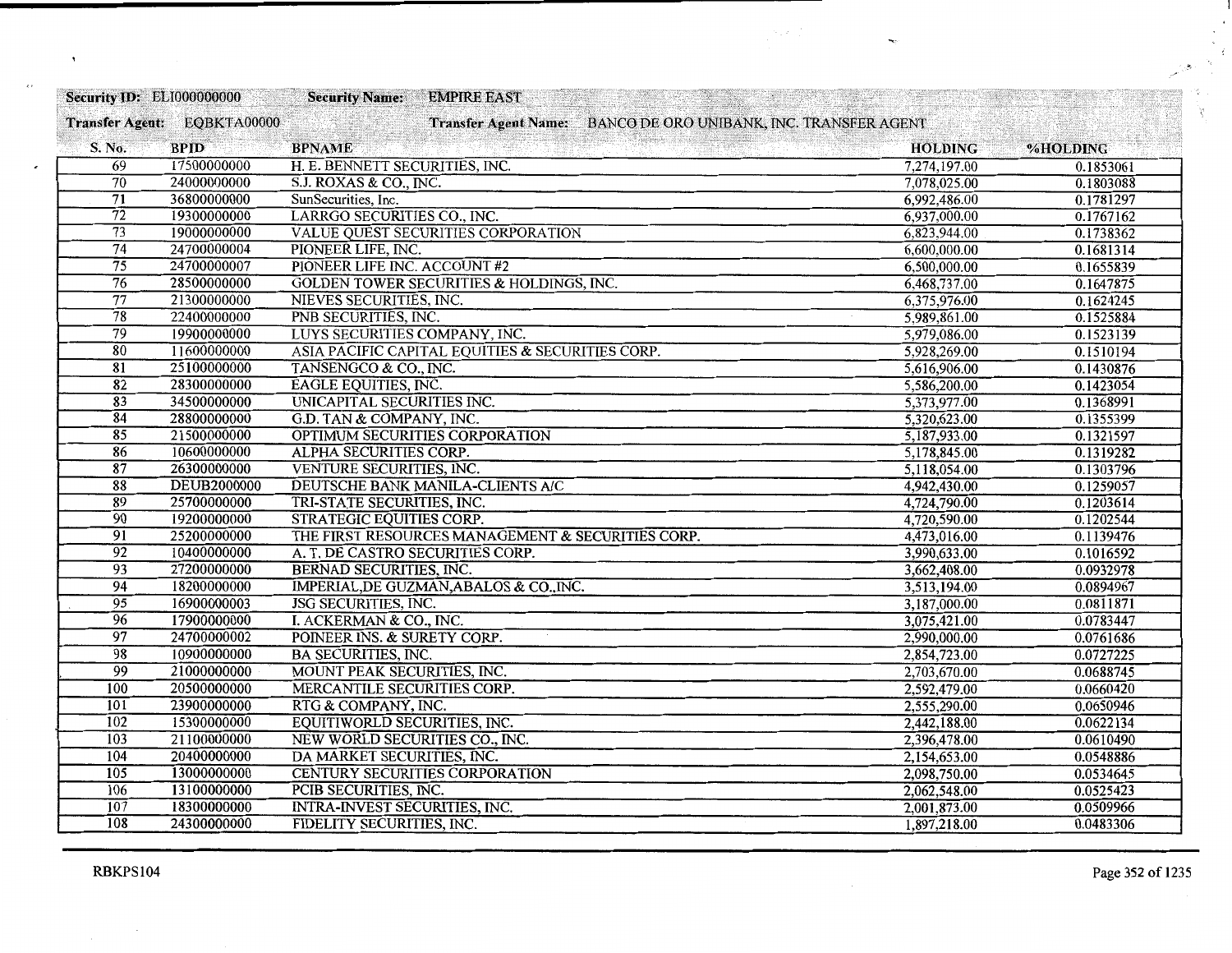| <b>Security ID: ELI000000000</b> |                             | <b>Security Name:</b><br><b>EMPIRE EAST</b>                    |                |           |
|----------------------------------|-----------------------------|----------------------------------------------------------------|----------------|-----------|
|                                  | Transfer Agent: EQBKTA00000 | Transfer Agent Name: BANCO DE ORO UNIBANK, INC. TRANSFER AGENT |                |           |
| S. No.                           | <b>BPID</b>                 | <b>BPNAME</b>                                                  | <b>HOLDING</b> | %HOLDING  |
| 109                              | <b>PCPL1000000</b>          | UNITED COCONUT PLANTERS LIFE ASSURANCE CORPORATION             | 1,750,000.00   | 0.0445803 |
| 110                              | 16100000000                 | FRANCISCO ORTIGAS SECURITIES, INC.                             | 1,743,408.00   | 0.0444124 |
| $\overline{111}$                 | 12500000000                 | <b>JAKA SECURITIES CORP.</b>                                   | 1,583,319.00   | 0.0403342 |
| 112                              | 16900000004                 | <b>JSG SECURITIES, INC.</b>                                    | 1,550,000.00   | 0.0394854 |
| 113                              | 23700000000                 | AAA SOUTHEAST EQUITIES, INCORPORATED                           | 1,407,653.00   | 0.0358592 |
| $\overline{114}$                 | 22800000000                 | PRYCE SECURITIES, INC.                                         | 1,407,523.00   | 0.0358559 |
| 115                              | 20900000008                 | DEUTSCHE REGIS PARTNERS, INC.                                  | 1,150,000.00   | 0.0292956 |
| $\overline{116}$                 | 12300000000                 | BENJAMIN CO CA & CO., INC.                                     | 1,064,866.00   | 0.0271269 |
| 117                              | 22300000000                 | PLATINUM SECURITIES, INC.                                      | 1,046,200.00   | 0.0266514 |
| 118                              | <b>PMAN1000000</b>          | MAPFRE INSULAR INSURANCE CORPORATION-NON LIFE                  | 1,000,000.00   | 0.0254744 |
| $\overline{119}$                 | 15700000000                 | FIRST ORIENT SECURITIES, INC.                                  | 983,082.00     | 0.0250435 |
| 120                              | 22900000000                 | SALISBURY BKT SECURITIES CORPORATION                           | 890,387.00     | 0.0226821 |
| $\overline{121}$                 | 23100000000                 | R & L INVESTMENTS, INC.                                        | 770,099.00     | 0.0196178 |
| 122                              | 19700000000                 | LOPEZ, LOCSIN, LEDESMA & CO., INC.                             | 704,239.00     | 0.0179401 |
| $\overline{123}$                 | 32300000005                 | <b>CLSA PHILIPPINES, INC.</b>                                  | 575,000.00     | 0.0146478 |
| $\overline{124}$                 | 11900000000                 | ASTRA SECURITIES CORPORATION                                   | 527,010.00     | 0.0134253 |
| $\overline{125}$                 | 27300000000                 | WONG SECURITIES CORPORATION                                    | 526,385.00     | 0.0134094 |
| 126                              | 16900000005                 | <b>JSG SECURITIES, INC.</b>                                    | 521,620.00     | 0.0132880 |
| $\overline{127}$                 | 23000000001                 | Asia Insurance (Philippines) Corporation                       | 498,088.00     | 0.0126885 |
| $\overline{128}$                 | 18800000000                 | J.M. BARCELON & CO., INC.                                      | 495,065.00     | 0.0126115 |
| 129                              | 14200000000                 | DBP-DAIWA CAPITAL MARKETS PHILPPINES, INC.                     | 494,289.00     | 0.0125917 |
| 130                              | 16200000000                 | F. YAP SECURITIES, INC.                                        | 493,875.00     | 0.0125812 |
| $\overline{131}$                 | 12800000000                 | CAMPOS, LANUZA & COMPANY, INC.                                 | 462,041.00     | 0.0117702 |
| $\overline{132}$                 | 34500000003                 | UNICAPITAL SECURITIES INC.                                     | 421,590.00     | 0.0107398 |
| 133                              | 18700000000                 | ASIAN CAPITAL EQUITIES, INC.                                   | 399,751.00     | 0.0101834 |
| 134                              | 32300000003                 | <b>CLSA PHILIPPINES, INC.</b>                                  | 318,240.00     | 0.0081070 |
| 135                              | <b>SCTD1000000</b>          | <b>MBTC - TRUST BANKING GROUP</b>                              | 243,013.00     | 0.0061906 |
| 136                              | 38800000000                 | ARMSTRONG SECURITIES, INC.                                     | 238,082.00     | 0.0060650 |
| $\overline{137}$                 | 25600000000                 | TRENDLINE SECURITIES CORPORATION                               | 221,402.00     | 0.0056401 |
| 138                              | 23200000000                 | <b>ALAKOR SECURITIES CORPORATION</b>                           | 216,578.00     | 0.0055172 |
| $\overline{139}$                 | 10500000000                 | ALL ASIA SECURITIES MANAGEMENT CORP.                           | 192,952.00     | 0.0049153 |
| 140                              | 20900000000                 | DEUTSCHE REGIS PARTNERS, INC.                                  | 143,892.00     | 0.0036656 |
| $\overline{141}$                 | 19400000000                 | LIPPO SECURITIES, INC.                                         | 141,105.00     | 0.0035946 |
| 142                              | 11300000000                 | SARANGANI SECURITIES, INC.                                     | 135,673.00     | 0.0034562 |
| 143                              | 14100000000                 | <b>CUALOPING SECURITIES CORPORATION</b>                        | 101,843.00     | 0.0025944 |
| 144                              | 14900000000                 | <b>EAST WEST CAPITAL CORPORATION</b>                           | 96,276.00      | 0.0024526 |
| $\overline{145}$                 | <b>PNBC2000000</b>          | <b>PNB-TBG T-10820</b>                                         | 92,966.00      | 0.0023683 |
| 146                              | 25400000000                 | TRANS-ASIA SECURITIES, INC.                                    | 86,411.00      | 0.0022013 |
| $\overline{147}$                 | 15900000000                 | FIRST INTEGRATED CAPITAL SECURITIES, INC.                      | 73,075.00      | 0.0018615 |
| 148                              | 26100000004                 | <b>E.SECURITIES, INC. ITF VARIOUS CLIENTS</b>                  | 59,915.00      | 0.0015263 |

 $\label{eq:2} \frac{1}{2} \sum_{i=1}^n \frac{1}{2} \sum_{j=1}^n \frac{1}{2} \sum_{j=1}^n \frac{1}{2} \sum_{j=1}^n \frac{1}{2} \sum_{j=1}^n \frac{1}{2} \sum_{j=1}^n \frac{1}{2} \sum_{j=1}^n \frac{1}{2} \sum_{j=1}^n \frac{1}{2} \sum_{j=1}^n \frac{1}{2} \sum_{j=1}^n \frac{1}{2} \sum_{j=1}^n \frac{1}{2} \sum_{j=1}^n \frac{1}{2} \sum_{j=1}^n \frac{1}{$ 

 $\mathcal{L}_{\text{eff}}$ 

 $\sim$  .

 $\epsilon$ 

i<br>V